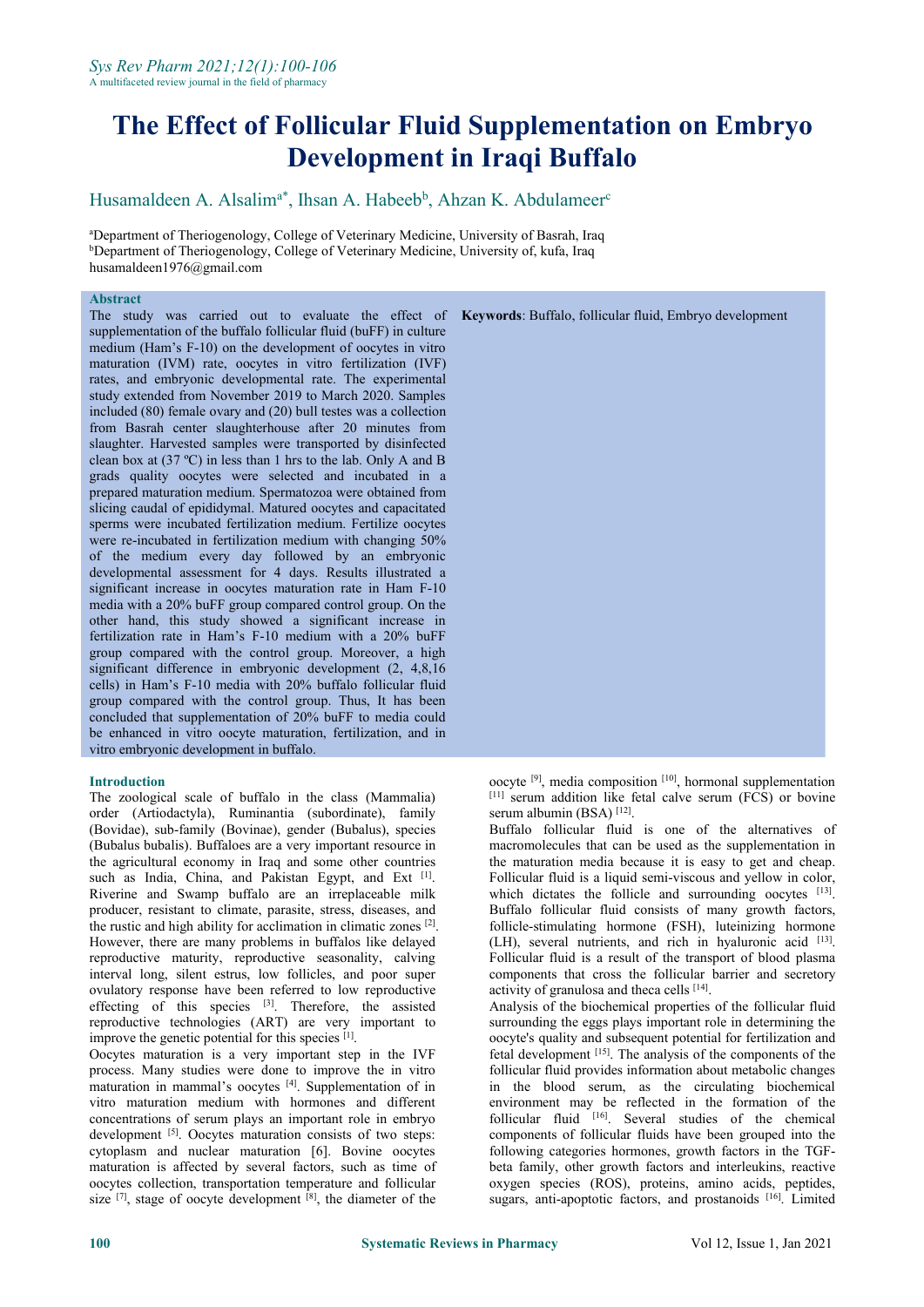#### **Buffalo**

studies were conducted to examine the effect of buffalo follicular fluid on in vitro fertilization in buffalo, so we designed this study to evaluate the effect of supplementation the buffalo follicular fluid on oocytes maturation, oocytes fertilization, and embryos production from buffalo oocytes.

#### **Materials and methods**

#### **Media and reagents**

All chemicals and media were obtained from Sigma Chemical Company (St. Louis, MO, USA) and Gibco (Invitrogen Corporation, Grand Island, NY, USA), respectively. All the experiments were carried out in the central laboratory, university of Basrah, college of veterinary medicine.

#### **Recovery and** *in vitro* **maturation of buffalo oocytes**

Immature buffalo cumulus oocytes complexes were aspirated from 0.8-1 mm follicles of slaughterhouse ovaries by using an 18-gauge needle connected with a syringe. The recovered oocytes were transferred into Ham's F-10 supplemented with 10% fetal calf serum (FCS). Oocytes with clear cytoplasm and with many layers of cumulus cells were selected for in vitro maturation [17] and incubated for 20 h in tissue culture medium [2] medium at 38.5 °C, 5% CO2, and maximum humidity <sup>[18]</sup>. plus matured The oocytes divided into 2 groups, the first group (control group) was incubated inside in vitro maturation medium (Ham's F-10 plus 10% FCS) for 20 h at 38.5 °C, 5% CO2, and maximum humidity <sup>[18]</sup>. While the second group (treated cleavage rate group) was incubated inside in vitro maturation medium which supplemented with 20% buffalo follicular fluid for 20 h at 38.5 °C, 5% CO2, and maximum humidity. Oocyte maturation was recorded through the presence of cumulus cells expansion as well as the presence of the first polar body as described by  $[19]$ .

## **Buffalo follicular fluid preparation**

Buffalo follicular fluid (buFF) was collected by aspiration from pre-ovulatory follicles (1-2 cm in diameter) containing oocytes during the reproductive season. Follicular fluids (10– 20 ml) for each sample were centrifuged twice at  $1000 \text{ g}$  for 15 min to removed cellular debris and transported to a sterilized

glass beaker for temperature inactivation at 50 °C for 30 minutes in a water bath. The buffalo follicular fluid was sterilized by using syringe driven filter 0.22mm and then was kept in sterilization test tubes 1.5ml capacity at 20 oC for respectively<br>Table 1. The effect of huffels folliqular fluid on In vitro maturation (IVM) of huffels **hle<sup>1</sup>** The effect of buffalo follicular fluid

using within vitro maturation, in vitro fertilization, and in vitro culture medium development embryo [20].

## **Sperm maturation and Capacitation**

Sperms was opined from slicing tail of epididymal of buffalo's bull testis. The sperm samples with 2ml of tissue culture media (TCM-199) with anti-fungal (Nystatin) and anti-bacterial (Penicillin) transported from petri dish to 10ml test tube , Samples incubated in (37Cº) for 4 hrs. .The descending protoplasmic droplet from tail of sperm was good signs for maturation <sup>[21]</sup>. The end step sperm capacitation was added 50 IU/ml heparin at the last 45minutes from time of sperm maturation <sup>[22]</sup>.

#### *In vitro* **fertilization and culture**

Matured oocytes rinsed twice in Ham's F-10 medium before transmission to IVF Petri-dishes contain IVF medium (Ham's F-10) containing 20% buFF, 10% FCS, 100 IU/ml penicillin-streptomycin and100 IU/mL Nystatin [23]. While the control group was leftwithout buFF. For in-vitro fertilization, approximately  $1-2 \times 106$  capacitated sperms were transferred for each matured oocyte inside the IVF medium [23]. Petri- dishes containing capacitated sperms plus matured oocytes were incubated at 38.5 °C, 5% CO2, and maximum humidity  $[24, 25]$ . One day after, the fertilization rate was recorded. In the following days, 50% of the medium was changed daily for 4 days and during this time the cleavage rate and embryo development was recorded according to  $^{[26]}$ .

#### **Statistical Analysis**

Chi-square test was used to compare maturation and fertilization rates among different groups [27]. All data were presented as means  $\pm$  SEM and the differences were considered as significant at  $P < 0.05$ .

#### **Results**

#### **Effect of buffalo follicular fluid on maturation of buffalo oocytes**

The current study revealed that the oocyte maturation rate was increased significantly  $(P<0.05)$  in the treated group when supplemented with 20% buFF compared with the control group 77.78±4.06, 38.89±9.09 respectively (figure 1). Moreover, the percentage of non- matured oocytes in the treated group with 20% buFF was decreased significantly (P<0.05) in compared control group 22.22±4.06, 61.11±9.09 respectively (table 1).

| <b>Table 1.</b> The effect of building follicular fluid on in vitro maturation (TV M) of building occytes. |                    |                      |                         |                            |  |  |  |  |
|------------------------------------------------------------------------------------------------------------|--------------------|----------------------|-------------------------|----------------------------|--|--|--|--|
| Froups                                                                                                     | <b>Ovaries No.</b> | Cultured oocvtes No. | <b>Matured oocytes</b>  | <b>Non matured oocytes</b> |  |  |  |  |
| Control group                                                                                              | 40                 |                      | 35 (38.89 $\pm$ 9.09) a | 55 (61.11 $\pm$ 9.09) a    |  |  |  |  |
| <b>Treated group</b>                                                                                       | 40                 | 90                   | $70(77.78 \pm 4.06)$ b  | $20(22.22 \pm 4.06)$ b     |  |  |  |  |

Data are presented as number (percentage ± SEM). **ab** Different letters within each column indicate significant difference ( $p < 0.05$ )

#### **The effect buffalo follicular fluid on** *In vitro* **fertilization (IVF) in buffalo**

The present study showed that the fertilized oocytes were increased significantly  $(P<0.05)$  in the treated group with  $20\%$  buFF in comparison with the control group  $84.29\pm2.64$ . Table 2. The effect of buffalo follicular fluid on IVF in buffalo oocytes

45.44  $\pm$ 6.72 respectively (figure 2, 3 and Table 2). Non fertilized oocytes were increased significantly (P<0.05) in the control media group in comparison with a treated group that supplemented with 20% buFF 54.55±6.72, 15.70±2.64 respectively. While the percentage of embryos development

increased significantly (P< 0.05) in the treated group with 20% buFF 37.50±4.95 in compared with the control group15.32±3.63 (table 2).

| THEIR THE CHARGE OF CALLAND TONIGHTHE NAME ON THE HE CALLAND OUR HOUR |                        |                           |                        |                        |  |  |  |  |  |  |
|-----------------------------------------------------------------------|------------------------|---------------------------|------------------------|------------------------|--|--|--|--|--|--|
| Groups                                                                | <b>Matured oocytes</b> | <b>Fertilized oocytes</b> | <b>Cleaved oocvtes</b> | Non fertilized oocytes |  |  |  |  |  |  |
| Control group                                                         | 35 $(38.89\pm9.09)$ a  | $17(45.44 \pm 6.72)$ a    | $(15.32 \pm 3.63)$ a   | $18(54.55 \pm 6.72)$ a |  |  |  |  |  |  |
| <b>Treated group</b>                                                  | 70 (77.78±4.06) b      | 59 (84.29±2.64) b         | $22(37.50\pm4.95)$ b   | $1(15.70\pm2.64)$ b    |  |  |  |  |  |  |

Data are presented as number (percentage  $\pm$  SEM).  $^{ab}$ Different letters within each column indicate significant

difference  $(p < 0.05)$ **The effect of buffalo follicular fluid on embryo**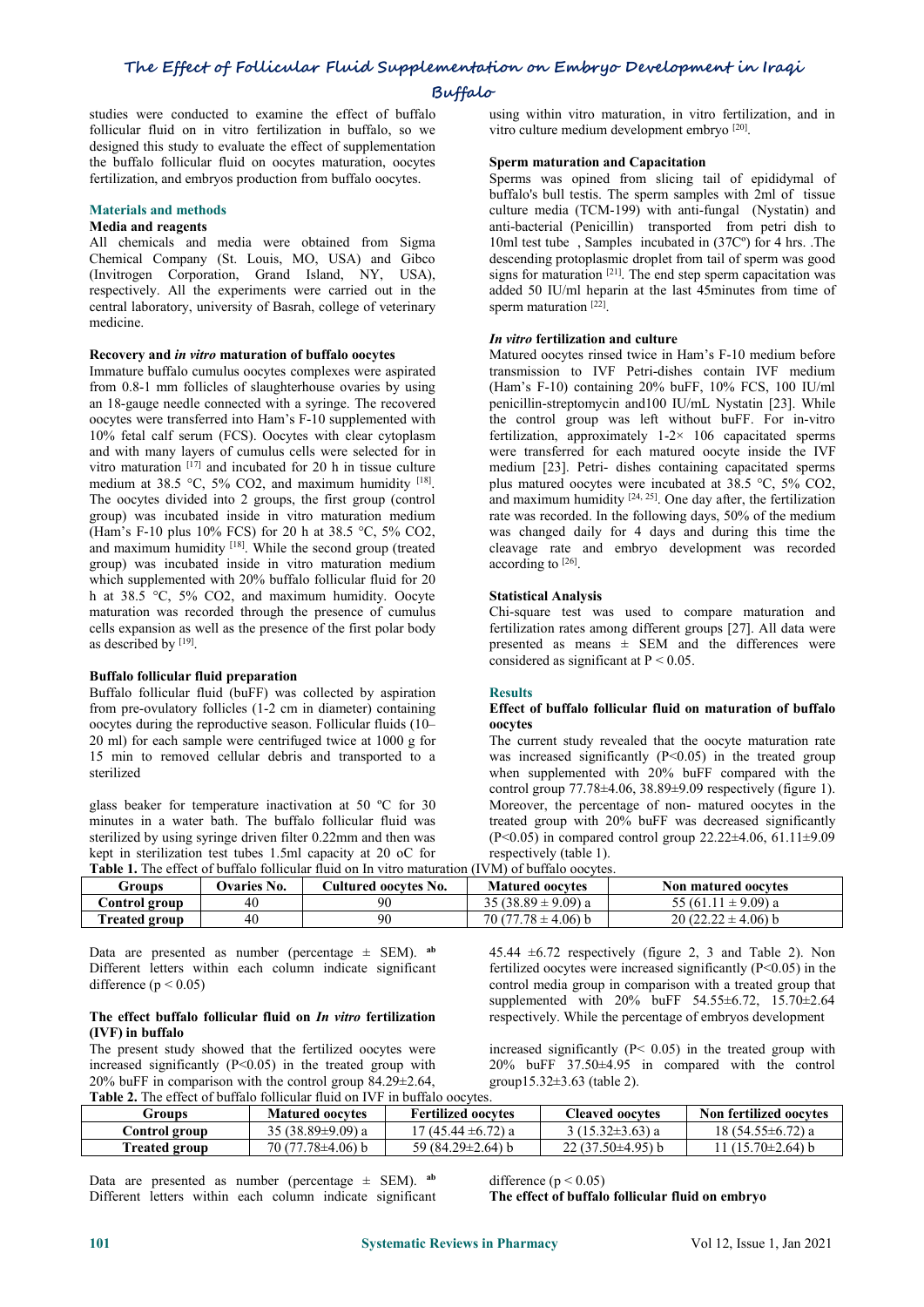## **Buffalo**

#### **development in buffalo**

**Table 3.** The effect of buffalo follicular fluid on embryos development in buffalo IVF.

development in buffalo<br>  $\mu$  and 16 cells) (figure 4, 5, 6, 7) significantly (P<0.05)<br>  $\mu$  higher in the treated group which supplemented with 20%<br>
The present study showed the embryonic development (2, 4,<br>  $\mu$  buFF in c higher in the treated group which supplemented with 20% buFF in compared with the control group (table 3).

|                                                            | Groups               | <b>Fertilized oocytes</b> | 2-cell embryo         | 4-cell embrvo              | 8-cell embryo         | 8-cell embryo     |
|------------------------------------------------------------|----------------------|---------------------------|-----------------------|----------------------------|-----------------------|-------------------|
|                                                            | Control group-       | $17(45.44\pm 6.72)$ a     | $3(15.32 \pm 3.63)$ a |                            | v a                   | () a              |
|                                                            | <b>Treated group</b> | 59 $(84.29 \pm 2.64)$ b   | $22(37.50\pm4.95)$ b  | $19(86.77\pm8.31)$ a       | $15(78.05\pm 6.09)$ a | 12 (82.14±8.98) a |
| ab<br>Data are presented as number (percentage $\pm$ SEM). |                      |                           |                       | difference ( $p < 0.05$ ). |                       |                   |

Different letters within each column indicate significant



**Figure 1.** Matured Oocyte with cumulus cells expansions 10X



**Figure 2.** Fertilization Oocyte with two polar body - normal fertilization (10X)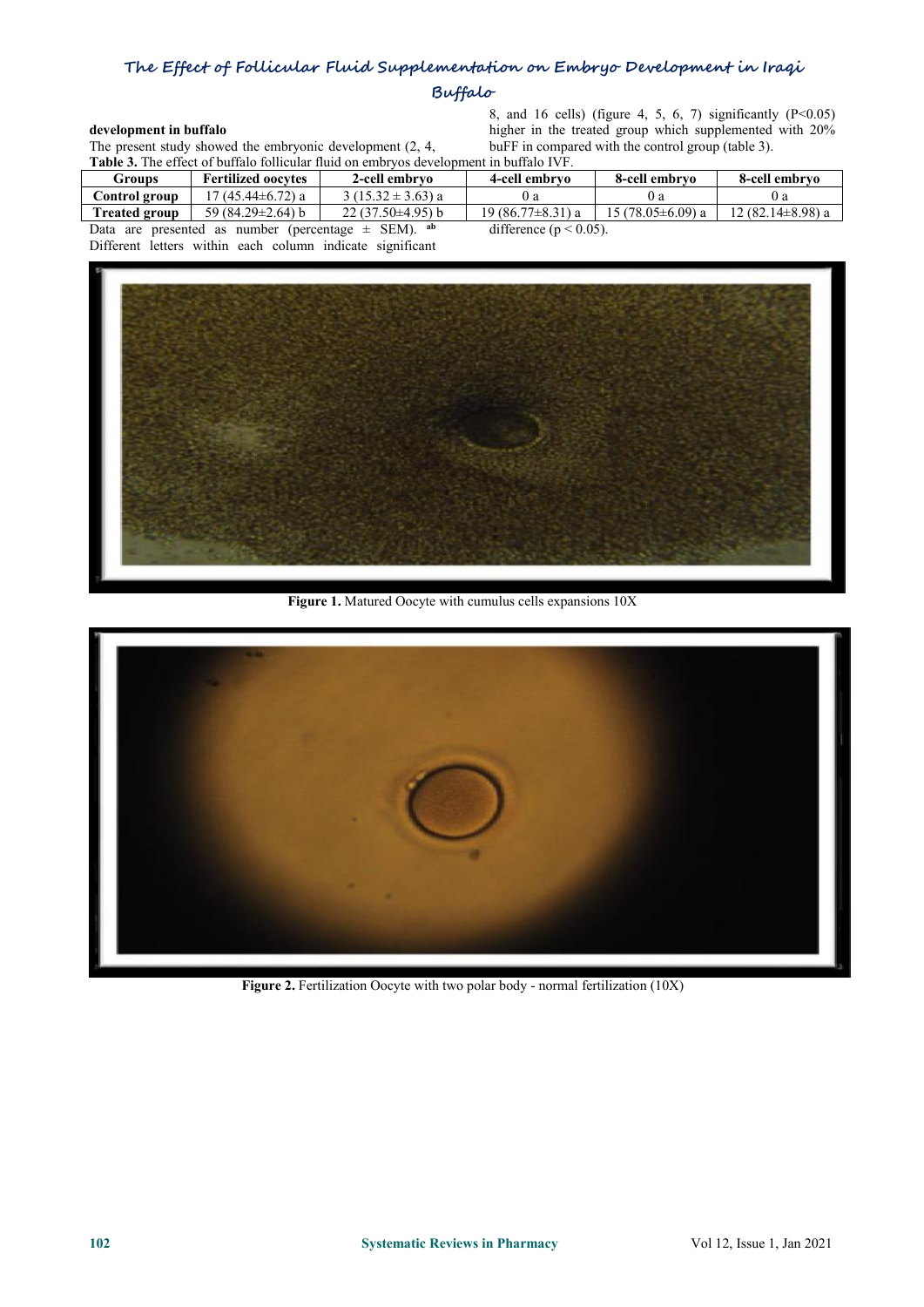

**Figure 3.** Fertilization Oocyte with two pronuclear - normal fertilization (10X)



Figure 4. 2-cells embryo resulted from IVF in buffalo (10X)



**Figure 5.** 4-cells embryo resulted from IVF in buffalo (10X)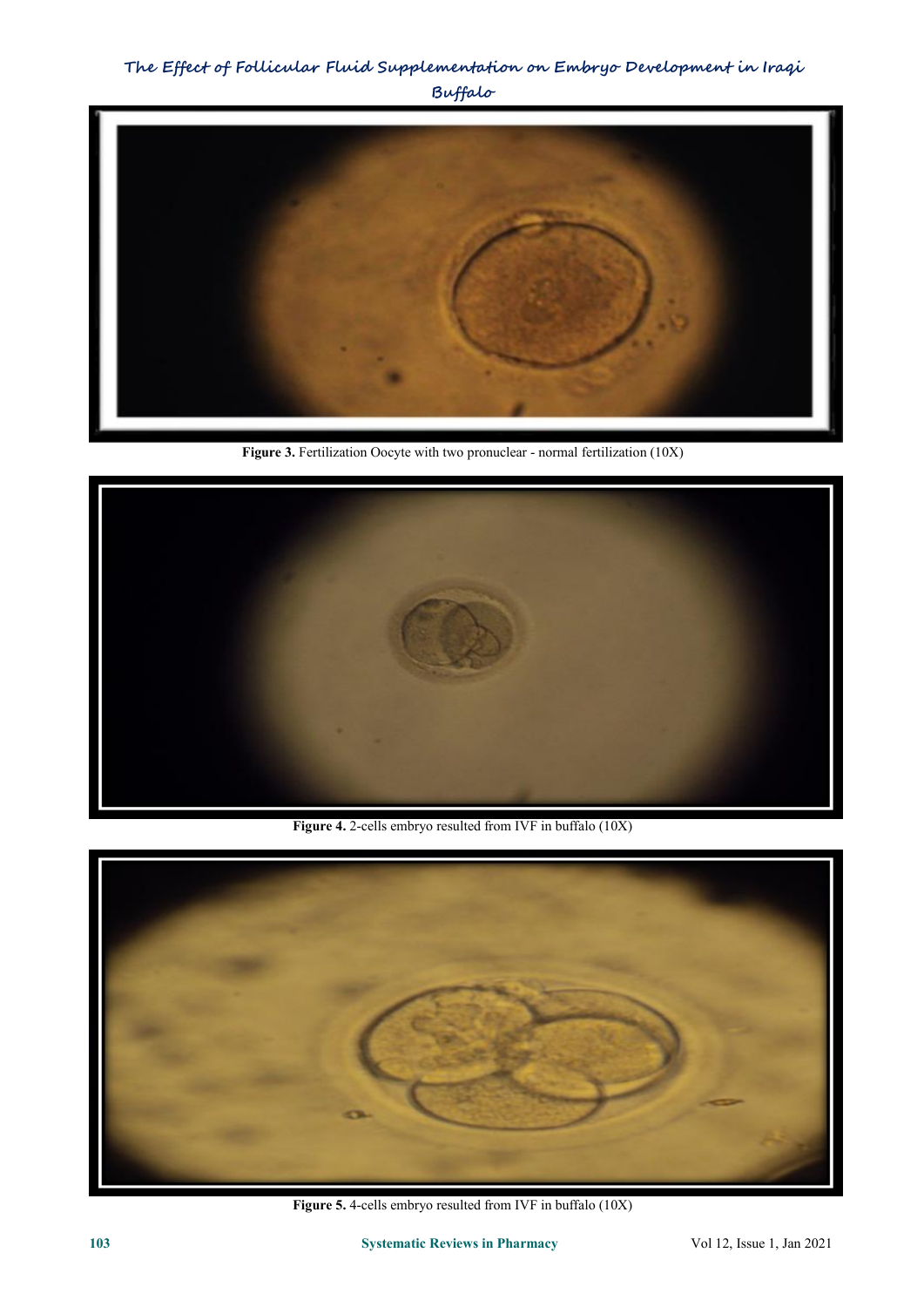

**Figure 6.** 8-cells embryo resulted from IVF in buffalo (10X)



**Figure 7.** 16-cell embryo resulted from IVF inbuffalo (10X)

## **Discussion**

The current study showed that the maturation and fertilization rate of COCs with a buFF supplemented medium and improve the developmental rate of buffalo embryo by providing a positive action on the development of buffalo embryos from 2-cell to 16-cell. There is an important need to use the follicular fluid in the culture medium which contains various growth factors, hormones such as FSH, LH, moreover, it contains several nutrients and also rich with hyaluronic acid [13] that help in the process of development of bindin embryos in buffalo IVF system. The study revealed that 20% of buffalo follicular fluid had a positive effect on oocytes maturation, fertilization, and subsequent embryo follicular fluid with IVF medium which promotes sperm development in the treated group compared with the control group. This result is in agreement with previous studies which studied the effected of follicular fluid supplementation with IVM medium in other species.

In pigs, the use of a follicular fluid with a maturation medium enhanced oocytes maturation levels and promoted the formation rate of female and male nuclei  $[28]$ . The previous report have compared the effect of estrous cow serum (ECS) and follicular fluid in bovine IVF, it showed that presence of follicular fluid in IVM-IVF culture medium enhances the oocytes maturation rate, fertilization rate and improving the morula and blastocysts rate <sup>[29][30]</sup> Suggested and developm

the beneficial effect of follicular fluid on the maturation of buffalo oocyte due to the existence of insulin-like growth factor, growth factors, hormones (FSH, LH, and estradiol) and intra-ovarian peptides in more physiological properties in follicular fluid. On the other hand  $[31, 32]$  Suggested that the buffalo follicular fluid in culture medium enhances cytoplasmic and nuclear maturation. [33] Revealed that the fluid from normal follicle contains a balanced proportion of estradiol/progesterone (EPR) and insulin-like growth factor binding proteins (IGFBPs) enhance oocytes maturation and fertilization rates.

[28]. The follicular fluid supplied an appropriate environment for Another report mentioned the positive effect of using buffalo penetration as well as improves cumulus cell expansion and enhancing ATP levels in oocytes <sup>[34,35]</sup> Fixed that the follicular fluid contains (electrolytes, hormones, amino acids, growth factors, and other components) which used as a natural material for blocking the meiosis [36]. Another study has documented that maturation medium supplemented with oocyte development [37]. It also increases the degree of cumulus cell expansion and enhances embryonic development [38]. The addition of follicular fluid to the maturation medium had beneficial effects for the maturation and development ability of bovine oocytes<sup>[39]. [40]</sup> Suggested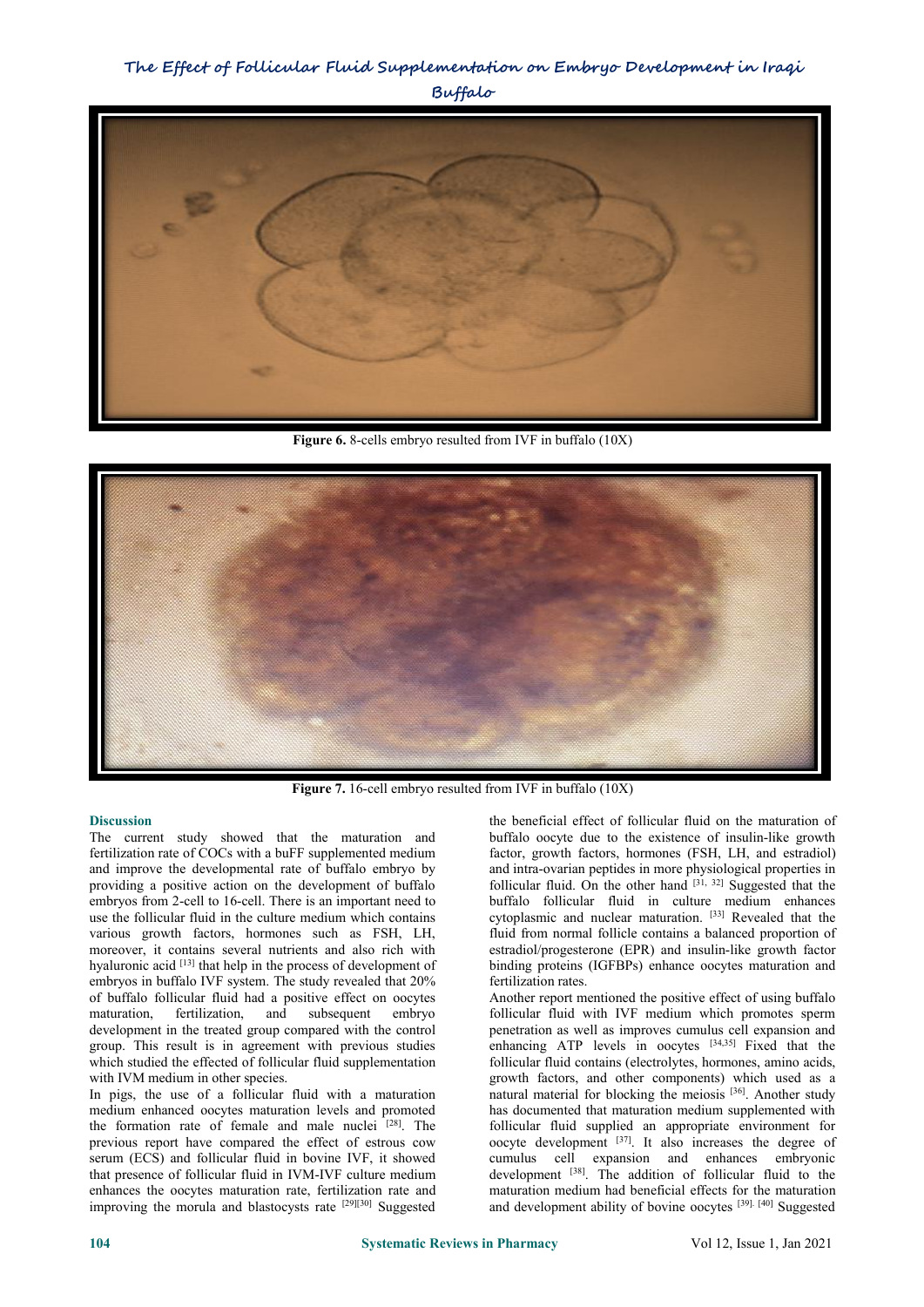#### **Buffalo**

that buffalo follicular fluid catalyze the synthesis protein cell cycle in embryos which in turn supported their development, the presence of enzymes like lactate dehydrogenase, ATPase, transaminase, and alkaline phosphatase, glycosaminoglycan's, proteins and steroids, gonadotropins antioxidants, might have promoted the maturation oocytes, cleavage rates and development embryo [41,42].

#### **Acknowledgement**

Authors are thankful to meat inspectors at Basrah abattoir for their great and kind assistance in the collection of different samples.

#### **References**

- 1. Nandi S, Ravindranatha BM, Gupta PSP, Sarma PV. Timing of sequential changes in cumulus cells and first polar body extrusion during in vitro maturation of buffalo oocytes. Theriogenology. 2002; 57(3): 1151-1159.
- 2. Haldar A, Prakash BS. Effect of exogenous growth‐hormone‐releasing factor on blood metabolites and minerals in late maturing buffalo heifers (Bubalus bubalis). Journal of animal physiology and animal nutrition. 2007; 91(7‐8): 326-332.
- 3. Hufana-Duran D, Pedro PB, Venturina HV, Duran PG, Cruz LC. Full-term delivery of river buffalo calves (2n= 50) from in vitro-derived vitrified embryos by swamp buffalo recipients (2n= 48). Livestock Science. 2007; 107(2-3): 213-219.
- 4. Pawshe CH, Palanisamy A, Taneja M, Jain SK, Totey SM. Comparison of various maturation treatments on in vitro maturation of goat oocytes and their early embryonic development and cell numbers. Theriogenology. 1996; 46(6): 971-982.
- 5. Kharche SD, Sharma GT, Majumdar AC. In vitro maturation and fertilization of goat oocytes vitrified at the germinal vesicle stage. Small Ruminant Research. 2005; 57(1): 81-84.
- 6. Blondin P, Sirard MA. Oocyte and follicular morphology as determining characteristics for developmental competence in bovine oocytes. Molecular reproduction and development. 1995; 41(1): 54-62.
- 7. Pavlok A, Lucas‐Hahn A, Niemann H. Fertilization and developmental competence of bovine oocytes derived from different categories of antral follicles. Molecular Reproduction and Development. 1992; 31(1): 63-67.
- 8. Hagemann LJ, Beaumont SE, Berg M, Donnison MJ, Ledgard A, Peterson AJ, et al. Development during single IVP of bovine oocytes from dissected follicles: interactive effects of estrous cycle stage. Follicle size and atresia. Molecular Reproduction and Development: Incorporating Gamete Research. 1999; 53(4): 451-458.
- 9. Hyttel PFTCH, Fair T, Callesen H, Greve T. Oocyte growth, capacitation and final maturation in cattle. Theriogenology. 1997; 47(1): 23-32.
- 10. Lonergan P, Khatir H, Carolan C, Mermillod P. Bovine blastocyst production in vitro following inhibition of oocyte meiotic resumption for 24 hours. Theriogenology; 1(47): 293.
- 11. Zuelke KA, Bracketf BG. Luteinizing hormone-enhanced in vitro maturation of bovine oocytes with and without protein supplementation. Biology of reproduction. 1990; 43(5): 784-787.
- 12. Avery B, Bavister BD, Greve T. Development of bovine oocytes, in vitro matured in a chemically defined proteinfree medium, supplemented with different amino acid formulations. Theriogenology. 1998; 1(49): 306.
- 13. Knight PG, Muttukrishna S, Groome NP. Development and application of a two-site enzyme immunoassay for the determination of'total'activin-A concentrations in

serum and follicular fluid. Journal of Endocrinology. 1996; 148(2): 267-279.

- 14. Fortune JE. Ovarian follicular growth and development in mammals. Biology of reproduction. 1994 50(2): 225- 232.
- 15. Carolan C, Lonergan P, Monget P, Monniaux D, Mermillod P. Effect of follicle size and quality on the ability of follicular fluid to support cytoplasmic maturation of bovine oocytes. Molecular Reproduction and Development: Incorporating Gamete Research. 1996; 43(4): 477-483.
- 16. Leroy JLMR, Vanholder T, Delanghe JR, Opsomer G, Van Soom A, Bols, PEJ, et al. Metabolic changes in follicular fluid of the dominant follicle in high-yielding dairy cows early post-partum. Theriogenology. 2004; 62(6): 1131-1143.
- 17. Raza A, Samad HA, Rehman NU, Zia EUH. Studies on in vitro maturation and fertilization of Nili Ravi buffalo follicular oocytes. Int. J. Agric. Biol. 2001; 3(1): 503- 506.
- 18. Leibfried L, First NL. Characterization of bovine follicular oocytes and their ability to mature in vitro. Journal of Animal Science 1979; 48(1): 76-86.
- 19. Hunter AG, Moor RM. Stage-dependent effects of inhibiting ribonucleic acids and protein synthesis on meiotic maturation of bovine oocytes in vitro. Journal of dairy science. 1987; 70(8): 1646-1651.
- 20. Dell'Aquila ME, Cho YS, Minoia P, Traina V, Lacalandra GM, Maritato F. Effects of follicular fluid supplementation of in-vitro maturation medium on the fertilization and development of equine oocytes after in vitro fertilization or intracytoplasmic sperm injection. Human reproduction (Oxford, England). 1997; 12(12): 2766-2772.
- 21. Gadella BM, Luna C. Cell biology and functional dynamics of the mammalian sperm surface. Theriogenology. 2014; 81(1): 74-84.
- 22. Manjunath P, Thérien I. Role of seminal plasma phospholipid-binding proteins in sperm membrane lipid modification that occurs during capacitation. Journal of reproductive immunology. (2002); 53(1-2): 109-119.
- 23. Galli C, Crotti G, Notari C, Turini P, Duchi R, Lazzari G. Embryo production by ovum pick up from live donors. Theriogenology. (2001); 55(6): 1341-1357.
- 24. Kobayashi K, Yamashita S, Hoshi H. Influence of epidermal growth factor and transforming growth factor α on in vitro maturation of cumulus cell-enclosed bovine oocytes in a defined medium. Reproduction. (1994); 100(2): 439-446.
- 25. Anderiesz C, Ferraretti AP, Magli C, Fiorentino A, Fortini D, Gianaroli L, et al. Effect of recombinant human gonadotrophins on human, bovine and murine oocyte meiosis, fertilization and embryonic development in vitro. Human Reproduction. 2000; 15(5): 1140-1148.
- 26. Iritani A, Kasai M, Niwa K, Song HB. Fertilization in vitro of cattle follicular oocytes with ejaculated spermatozoa capacitated in a chemically defined medium. Reproduction. 1984; 70(2): 487-492.
- 27. Schefler WC. (1979). Statistics for the Biological Sciences.Upper Saddle River, NJ: Addison-Wesley. 103- 120.
- 28. Naito K, Fukuda Y, Toyoda Y. Effects of porcine follicular fluid on male pronucleus formation in porcine oocytes matured in vitro. Gamete research. 1988; 21(3): 289-295.
- 29. Larocca C. Effect of follicular fluid and estrus cow serum on maturation, fertilization and development of the bovine oocyte in vitro. Theriogenology. 1993; 39(1): 253.
- 30. Cognié Y, Poulin N, Locatelli Y, Mermillod P. State-of-